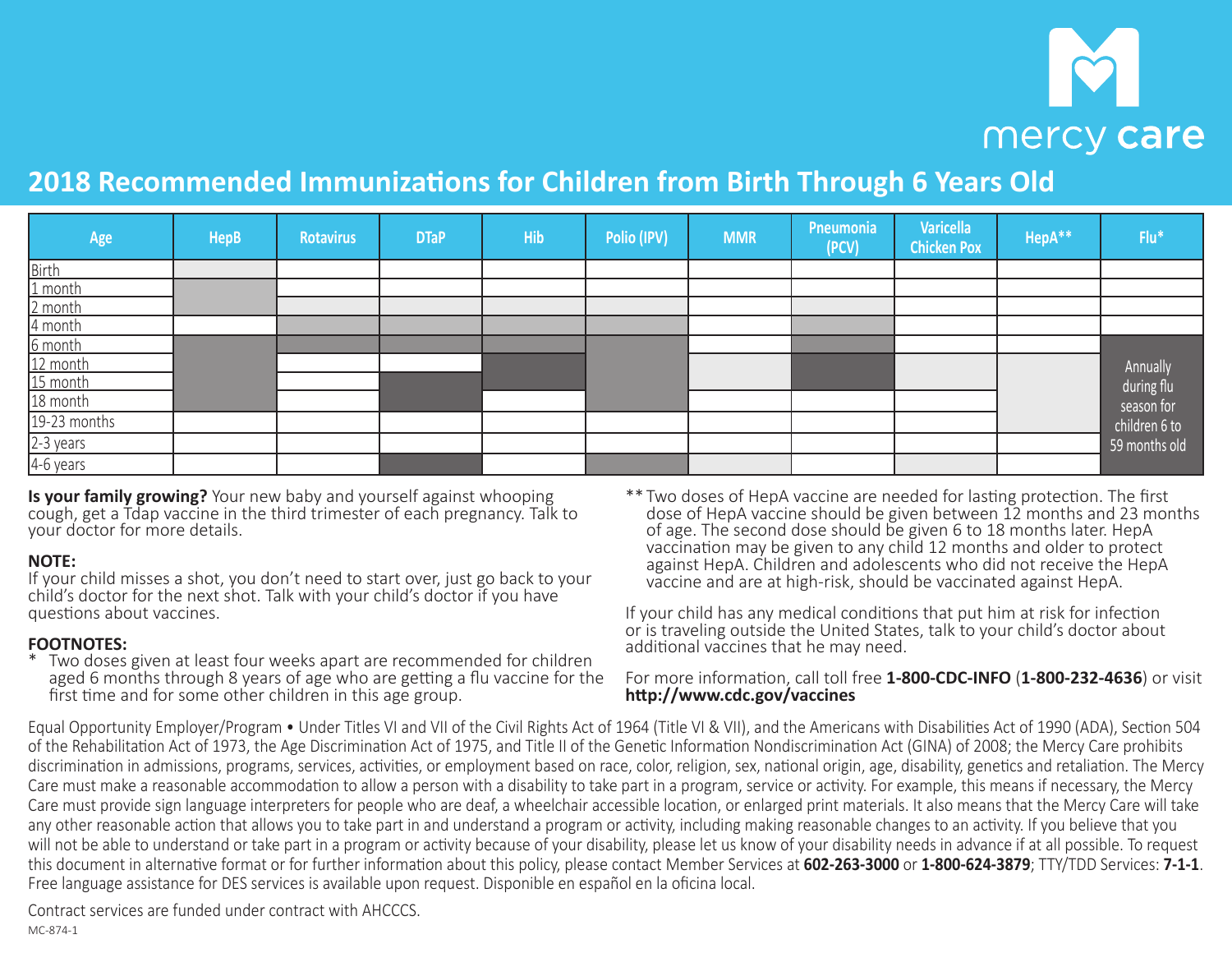# Vaccine-Preventable diseases and the vaccines that prevent them

| <b>Disease</b>     | <b>Vaccine</b>                                                    | <b>Disease spread by</b>                      | <b>Disease symptoms</b>                                                                                                               | <b>Disease complications</b>                                                                                                                                                                                                                                       |
|--------------------|-------------------------------------------------------------------|-----------------------------------------------|---------------------------------------------------------------------------------------------------------------------------------------|--------------------------------------------------------------------------------------------------------------------------------------------------------------------------------------------------------------------------------------------------------------------|
| Chickenpox         | Varicella vaccine protects<br>against chickenpox.                 | Air, direct contact                           | Rash, tiredness, headache, fever                                                                                                      | Infected blisters, bleeding disorders, encephalitis (brain swelling),<br>pneumonia (infection in the lungs)                                                                                                                                                        |
| Diphtheria         | DTaP* vaccine protects<br>against diphtheria.                     | Air, direct contact                           | Sore throat, mild fever, weakness, swollen<br>glands in neck                                                                          | Swelling of the heart muscle, heart failure, coma, paralysis, death                                                                                                                                                                                                |
| Hib                | Hib vaccine protects against<br>Haemophilus influenzae<br>type b. | Air, direct contact                           | May be no symptoms unless bacteria enter<br>the blood                                                                                 | Meningitis (infection of the covering around the brain and spinal<br>cord), intellectual disability, epiglottitis (life threatening infection that<br>can block the windpipe and lead to serious breathing problems),<br>pneumonia (infection in the lungs), death |
| <b>Hepatitis A</b> | HepA vaccine protects<br>against hepatitis A.                     | Direct contact, contaminated food<br>or water | May be no symptoms, fever, stomach pain,<br>loss of appetite, fatigue, vomiting, jaundice<br>(yellowing of skin and eyes), dark urine | Liver failure, arthralgia (joint pain), kidney, pancreatic, and blood<br>disorders                                                                                                                                                                                 |
| <b>Hepatitis B</b> | HepB vaccine protects<br>against hepatitis B.                     | Contact with blood or body fluids             | May be no symptoms, fever, headache,<br>weakness, vomiting, jaundice (yellowing of<br>skin and eyes), joint pain                      | Chronic liver infection, liver failure, liver cancer                                                                                                                                                                                                               |
| Flu                | Flu vaccine protects against<br>influenza.                        | Air, direct contact                           | Fever, muscle pain, sore throat, cough,<br>extreme fatigue                                                                            | Pneumonia (infection in the lungs)                                                                                                                                                                                                                                 |
| <b>Measles</b>     | MMR** vaccine protects<br>against measles.                        | Air, direct contact                           | Rash, fever, cough, runny nose, pinkeye                                                                                               | Encephalitis (brain swelling), pneumonia (infection in the lungs),<br>death                                                                                                                                                                                        |
| <b>Mumps</b>       | MMR**vaccine protects<br>against mumps.                           | Air, direct contact                           | Swollen salivary glands (under the jaw),<br>fever, headache, tiredness, muscle pain                                                   | Meningitis (infection of the covering around the brain and spinal<br>cord), encephalitis (brain swelling), inflam mation of testicles or<br>ovaries, deafness                                                                                                      |
| <b>Pertussis</b>   | DTaP* vaccine protects<br>against pertussis (whooping<br>cough).  | Air, direct contact                           | Severe cough, runny nose, apnea (a pause<br>in breathing in infants)                                                                  | Pneumonia (infection in the lungs), death                                                                                                                                                                                                                          |
| Polio              | IPV vaccine protects against<br>polio.                            | Air, direct contact, through the<br>mouth     | May be no symptoms, sore throat, fever,<br>nausea, headache                                                                           | Paralysis, death                                                                                                                                                                                                                                                   |
| Pneumococcal       | PCV vaccine protects against<br>pneumococcus.                     | Air, direct contact                           | May be no symptoms, pneumonia (infection<br>in the lungs)                                                                             | Bacteremia (blood infection), meningitis (infection of the covering<br>around the brain and spinal cord), death                                                                                                                                                    |
| <b>Rotavirus</b>   | RV vaccine protects against<br>rotavirus.                         | Through the mouth                             | Diarrhea, fever, vomiting                                                                                                             | Severe diarrhea, dehydration                                                                                                                                                                                                                                       |
| <b>Rubella</b>     | MMR** vaccine protects<br>against rubella.                        | Air, direct contact                           | Children infected with rubella virus<br>sometimes have a rash, fever, swollen lymph<br>nodes                                          | Very serious in pregnant women-can lead to miscar riage, stillbirth,<br>premature delivery, birth defects                                                                                                                                                          |
| <b>Tetanus</b>     | DTaP* vaccine protects<br>against tetanus.                        | Exposure through cuts in skin                 | Stiffness in neck and abdominal muscles,<br>difficulty swallowing, muscle spasms, fever                                               | Broken bones, breathing difficulty, death                                                                                                                                                                                                                          |

\* DTaP combines protection against diphtheria, tetanus, and pertussis.

\*\* MMR combines protection against measles, mumps, and rubella.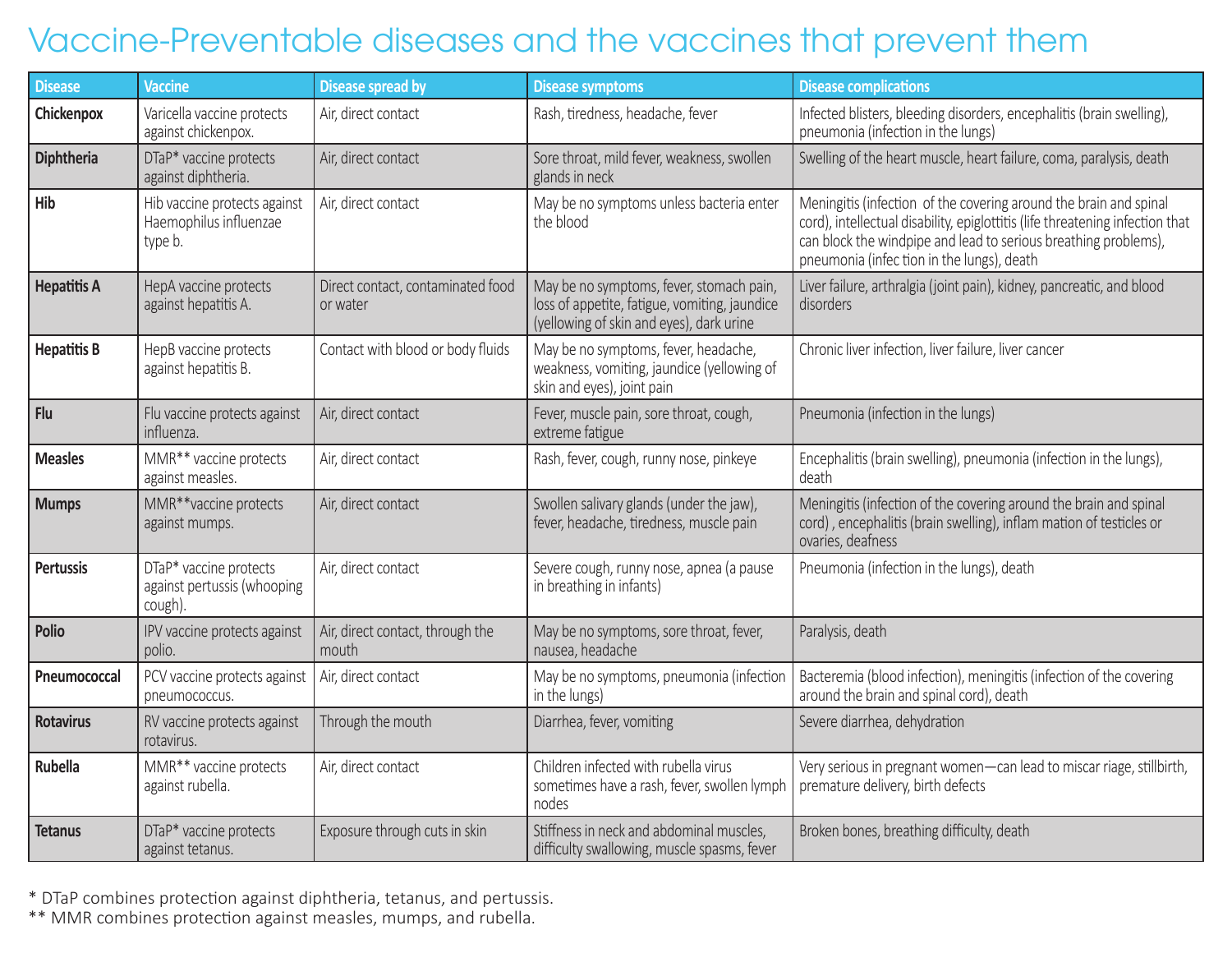# mercy care

# **Inmunizaciones recomendadas para 2018 para niños desde el nacimiento hasta los 6 años de edad**

| Edad          | <b>HepB</b> | Rotavirus | <b>DTaP</b> | <b>Hib</b> | Polio (IPV) | <b>MMR</b> | Neumonía | Varicela | HepA** | Gripe*                           |
|---------------|-------------|-----------|-------------|------------|-------------|------------|----------|----------|--------|----------------------------------|
| Nacimiento    |             |           |             |            |             |            |          |          |        |                                  |
| 1 mes         |             |           |             |            |             |            |          |          |        |                                  |
| 2 meses       |             |           |             |            |             |            |          |          |        |                                  |
| 4 meses       |             |           |             |            |             |            |          |          |        |                                  |
| 6 meses       |             |           |             |            |             |            |          |          |        |                                  |
| 12 meses      |             |           |             |            |             |            |          |          |        | Anualmente                       |
| 15 meses      |             |           |             |            |             |            |          |          |        | durante la                       |
| 18 meses      |             |           |             |            |             |            |          |          |        | temporada de<br>gripe para niños |
| 19 a 23 meses |             |           |             |            |             |            |          |          |        |                                  |
| 2 a 3 años    |             |           |             |            |             |            |          |          |        | de 6 a 59 meses                  |
| $4a6a$ ños    |             |           |             |            |             |            |          |          |        |                                  |

**¿Su familia se agranda?** Únase junto con su bebé a la lucha contra la tos convulsa; colóquese la vacuna Tdap en el tercer trimestre de embarazo. Consulte a su médico para obtener más detalles.

### **NOTA:**

Si su hijo/a se saltea una vacuna, no hace falta que comience de cero; simplemente regrese al consultorio del médico de su hijo/a para la siguiente vacuna. Consulte al médico de su hijo/a si tiene preguntas sobre las vacunas.

#### **NOTAS AL PIE:**

- \* Se recomienda colocar dos dosis con al menos cuatro semanas de separación entre una y otra a niños de 6 meses a 8 años que reciben la vacuna antigripal por primera vez y a algunos otros niños dentro de esta franja etaria.
- \*\* Son necesarias dos dosis de la vacuna HepA para una protección duradera. La primera dosis de la vacuna HepA debe colocarse entre los 12 meses y 23 meses de edad. La segunda dosis debe colocarse de 6 a 18 meses más tarde. La vacuna HepA puede colocarse a cualquier niño/a de 12 meses y más para brindarle protección contra la hepatitis A. Los niños y adolescentes que no recibieron la vacuna HepA y tienen un alto riesgo de contraer la enfermedad deben recibir la vacuna contra la hepatitis A.

Si su hijo/a tiene alguna afección médica que lo/la ponga en riesgo de contraer una infección o si está viajando fuera de los Estados Unidos, consulte al médico de su hijo/a sobre qué vacunas adicionales debería colocarle.

Para obtener más información, llame gratis al **1‑800‑CDC‑INFO** (**1‑800‑232‑4636**) o visite **http://www.cdc.gov/vaccines**

Programa/Empleador con Igualdad de Oportunidades (Equal Opportunity Employer/Program) • Conforme a los Títulos VI y VII de la Ley de Derechos Civiles (Civil Rights Act) de 1964 (Títulos VI y VII) y la Ley de Estadounidenses con Discapacidades (Americans with Disabilities Act, ADA) de 1990, la Sección 504 de la Ley de Rehabilitación (Rehabilitation Act) de 1973, la Ley de Discriminación por Edad (Age Discrimination Act) de 1975 y el Título II de la Ley de No Discriminación por Información Genética (Genetic Information Nondiscrimination Act, GINA) de 2008, Mercy Care prohíbe la discriminación en admisiones, programas, servicios, actividades o empleo por cuestiones de raza, color, religión, sexo, nacionalidad, edad, discapacidad, información genética y represalias. Mercy Care debe realizar las adaptaciones razonables para permitir que una persona con una discapacidad participe en un programa, servicio o actividad. Por ejemplo, esto significa que, de ser necesario, Mercy Care debe proporcionar intérpretes de lenguaje de señas para las personas que son sordas, un lugar que tenga acceso para personas con sillas de ruedas o materiales impresos con letra grande. También significa que Mercy Care tomará cualquier otra medida razonable que le permita a usted participar en un programa o una actividad o comprenderlo; estas medidas incluyen realizar cambios razonables a una actividad. Si usted considera que no podrá comprender un programa o una actividad o que no podrá participar en uno de estos debido a su discapacidad, infórmenos sobre las necesidades de su discapacidad con anticipación si es posible. Para solicitar este documento en un formato alternativo o para obtener más información sobre esta póliza, contáctese con el Departamento de Servicios para miembros al **602‑263‑3000** o al **1‑800‑624‑3879**; servicios para TTY/TDD: **7‑1‑1**. Se encuentra disponible a solicitud la asistencia gratuita con el idioma para servicios del Departamento de Seguridad Económica (Department of Economic Security, DES). Available in English in the local office.

Los servicios del contrato son financiados de conformidad con el contrato con AHCCCS.

MC-874-1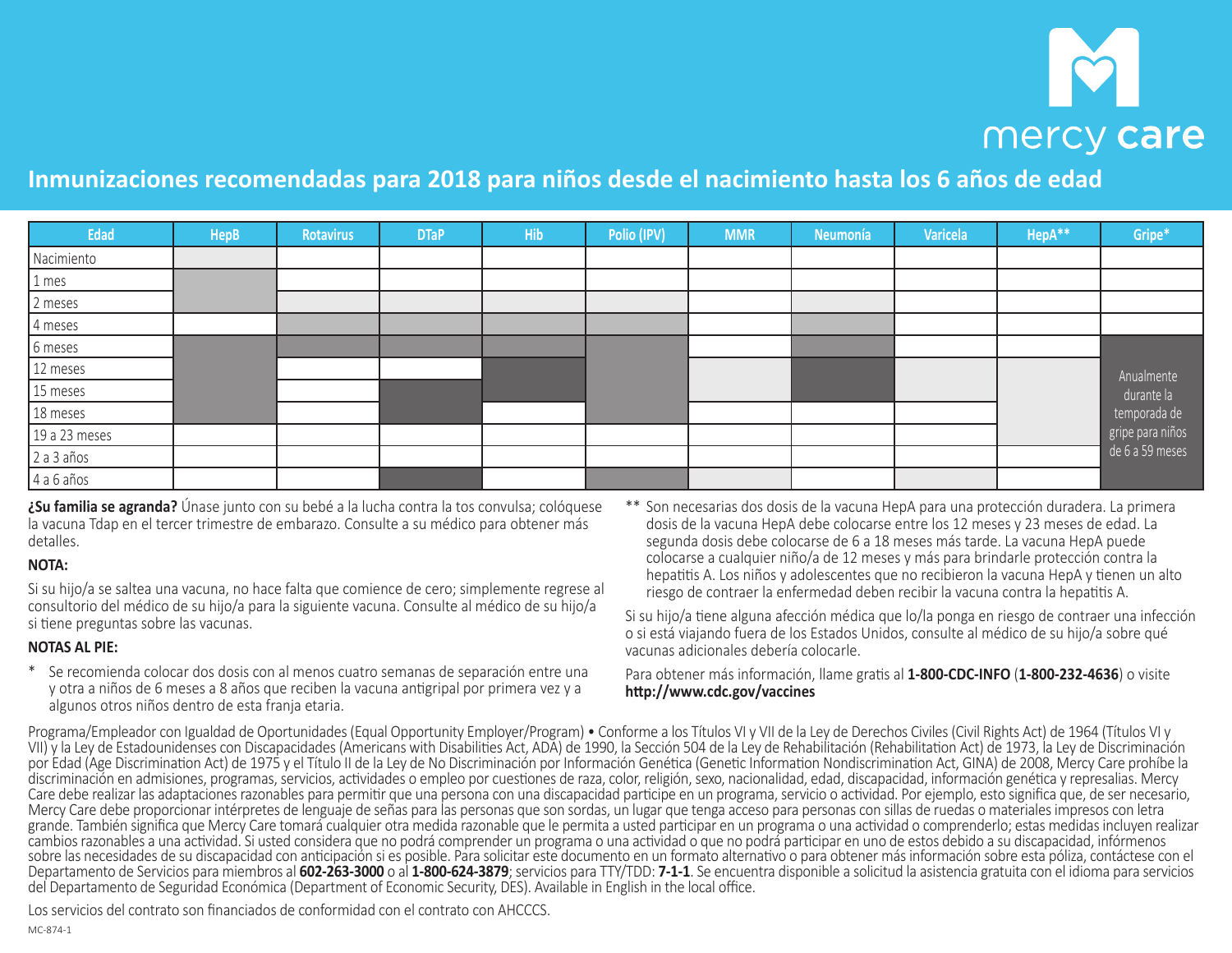# Enfermedades prevenibles con vacuna y vacunas que las previenen

| <b>Enfermedad</b>  | <b>Vacuna</b>                                                        | Contagio de la enfermedad                         | Síntomas de la enfermedad                                                                                                                                          | <b>Complicaciones de la enfermedad</b>                                                                                                                                                                                                                                                   |
|--------------------|----------------------------------------------------------------------|---------------------------------------------------|--------------------------------------------------------------------------------------------------------------------------------------------------------------------|------------------------------------------------------------------------------------------------------------------------------------------------------------------------------------------------------------------------------------------------------------------------------------------|
| Varicela           | La vacuna contra la varicela<br>protege contra esta<br>enfermedad.   | Aire, contacto directo                            | Sarpullido, cansancio, dolor de cabeza, fiebre                                                                                                                     | Ampollas infectadas, trastornos hemorrágicos, encefalitis (hinchazón del<br>encéfalo), neumonía (infección en los pulmones)                                                                                                                                                              |
| <b>Difteria</b>    | La vacuna DTaP* protege<br>contra la difteria.                       | Aire, contacto directo                            | Dolor de garganta, fiebre moderada, debilidad,<br>glándulas hinchadas en el cuello                                                                                 | Hinchazón del músculo cardíaco, insuficiencia cardíaca, coma, parálisis,<br>muerte                                                                                                                                                                                                       |
| Hib                | La vacuna Hib protege contra<br>la Haemophilus influenzae<br>tipo b. | Aire, contacto directo                            | Puede no haber síntomas a menos que las<br>bacterias ingresen en la sangre                                                                                         | Meningitis (infección de la cobertura que rodea el cerebro y la médula<br>espinal), discapacidad intelectual, epiglotitis (infección que pone en<br>peligro la vida; puede bloquear la tráquea y causar graves problemas<br>respiratorios), neumonía (infección en los pulmones), muerte |
| <b>Hepatitis A</b> | La vacuna HepA protege<br>contra la hepatitis A.                     | Contacto directo, alimento o agua<br>contaminados | Puede no haber síntomas, fiebre, dolor<br>estomacal, pérdida del apetito, fatiga, vómitos,<br>ictericia (color amarillento en la piel y los ojos),<br>orina oscura | Insuficiencia hepática, artralgia (dolor de articulaciones), trastornos<br>renales, pancreáticos y de la sangre                                                                                                                                                                          |
| <b>Hepatitis B</b> | La vacuna HepB protege<br>contra la hepatitis B.                     | Contacto con sangre o fluidos<br>corporales       | Puede no haber síntomas, fiebre, dolor de<br>cabeza, debilidad, vómitos, ictericia (color<br>amarillento en la piel y los ojos), dolor de<br>articulaciones        | Infección hepática crónica, insuficiencia hepática, cáncer de hígado                                                                                                                                                                                                                     |
| Gripe              | La vacuna antigripal protege<br>contra la influenza.                 | Aire, contacto directo                            | Fiebre, dolor muscular, dolor de garganta, tos,<br>fatiga extrema                                                                                                  | Neumonía (infección en los pulmones)                                                                                                                                                                                                                                                     |
| Sarampión          | La vacuna MMR** protege<br>contra el sarampión.                      | Aire, contacto directo                            | Sarpullido, fiebre, tos, secreción nasal,<br>conjuntivitis                                                                                                         | Encefalitis (hinchazón del encéfalo), neumonía (infección en los<br>pulmones), muerte                                                                                                                                                                                                    |
| Paperas            | La vacuna MMR** protege<br>contra las paperas.                       | Aire, contacto directo                            | Glándulas salivales hinchadas (debajo de la<br>mandíbula), fiebre, dolor de cabeza, cansancio,<br>dolor muscular                                                   | Meningitis (infección de la cobertura que rodea el cerebro y la médula<br>espinal), encefalitis (hinchazón del encéfalo), inflamación de testículos o<br>de ovarios, sordera                                                                                                             |
| <b>Tos ferina</b>  | La vacuna DTaP* protege<br>contra la tos ferina (tos<br>convulsa).   | Aire, contacto directo                            | Tos grave, secreción nasal, apnea (pausa en la<br>respiración de los bebés)                                                                                        | Neumonía (infección en los pulmones), muerte                                                                                                                                                                                                                                             |
| Polio              | La vacuna IPV protege contra<br>el polio.                            | Aire, contacto directo, vía oral                  | Puede no haber síntomas, dolor de garganta,<br>fiebre, náuseas, dolor de cabeza                                                                                    | Parálisis, muerte                                                                                                                                                                                                                                                                        |
| Neumococo          | La vacuna PCV protege contra<br>el neumococo.                        | Aire, contacto directo                            | Puede no haber síntomas, neumonía (infección<br>en los pulmones)                                                                                                   | Bacteremia (infección de la sangre), meningitis (infección de la cobertura<br>que rodea el cerebro y la médula espinal), muerte                                                                                                                                                          |
| <b>Rotavirus</b>   | La vacuna RV protege contra<br>el rotavirus.                         | Vía oral                                          | Diarrea, fiebre, vómitos                                                                                                                                           | Diarrea grave, deshidratación                                                                                                                                                                                                                                                            |
| Rubéola            | La vacuna MMR** protege<br>contra la rubéola.                        | Aire, contacto directo                            | Los niños infectados con el virus de la rubéola<br>a veces tienen sarpullido, fiebre, nódulos<br>linfáticos hinchados                                              | Enfermedad muy grave para mujeres embarazadas: puede ocasionar<br>aborto espontáneo, alumbramiento de un niño muerto, parto prematuro,<br>defectos de nacimiento                                                                                                                         |
| <b>Tétanos</b>     | La vacuna DTaP* protege<br>contra el tétanos.                        | Exposición a través de cortes en la<br>piel       | Rigidez en el cuello y los músculos<br>abdominales, dificultad para tragar, espasmos<br>musculares, fiebre                                                         | Rotura de huesos, problemas respiratorios, muerte                                                                                                                                                                                                                                        |

\* La DTaP combina la protección contra la difteria, el tétanos y la tos ferina.

\*\* La MMR combina la protección contra el sarampión, las paperas y la rubéola.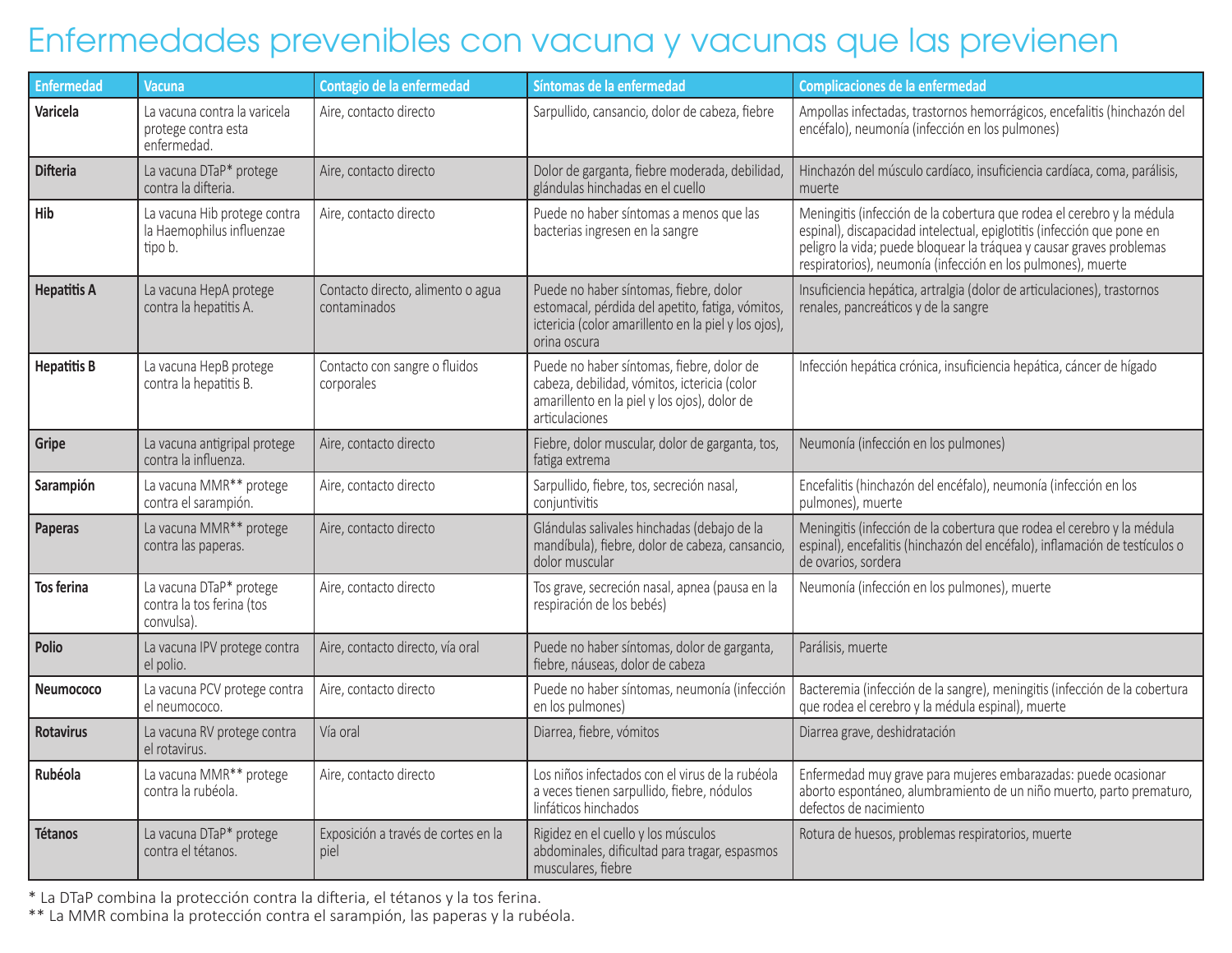

# **التطعيامت املوىص بها لعام 2018 لألطفال بدءاً من الوالدة وحتى سن 6 سنوات**

| لتطعيم الإنفلونزا*__       | تطعيم التهاب<br>الكبد <b>A</b> ** | الحُمَاق | <mark>الالتهاب الرئوي ا</mark> | MMR تطعيم | شلل الأطفال<br>(IPV) | النزلة الوافدة<br>الناعورية نوع $\overline{\mathbf{B}}$ | <mark>/ تطعيم DTaP</mark> | الفيروس العجلي | تطعيم التهاب<br>$B = x^2$ | العمر     |
|----------------------------|-----------------------------------|----------|--------------------------------|-----------|----------------------|---------------------------------------------------------|---------------------------|----------------|---------------------------|-----------|
|                            |                                   |          |                                |           |                      |                                                         |                           |                |                           | الولادة   |
|                            |                                   |          |                                |           |                      |                                                         |                           |                |                           | 1 شهر     |
|                            |                                   |          |                                |           |                      |                                                         |                           |                |                           | 2 شهر     |
|                            |                                   |          |                                |           |                      |                                                         |                           |                |                           | 4 شهر     |
|                            |                                   |          |                                |           |                      |                                                         |                           |                |                           | 6 شهر     |
|                            |                                   |          |                                |           |                      |                                                         |                           |                |                           | 12 شهر    |
| سنويًا أثناء موسم          |                                   |          |                                |           |                      |                                                         |                           |                |                           | 15 شهر    |
| الإنفلونزا للأطفال         |                                   |          |                                |           |                      |                                                         |                           |                |                           | 18 شهر    |
| من سن 6 شهور<br>إلى 59 شهر |                                   |          |                                |           |                      |                                                         |                           |                |                           | 23-19 شهر |
|                            |                                   |          |                                |           |                      |                                                         |                           |                |                           | 3-2 سنة   |
|                            |                                   |          |                                |           |                      |                                                         |                           |                |                           | 6-4 سنة   |

**هل تستمر عائلتك يف النمو؟** أحمي نفسك وطفلك من ُّ الس ُعال ِّ الد ِيك عن طريق تلقي تطعيم Tdap يف ِ الثلث الثالث من كل حَمَل. تحدثي إلى طبيبك حول المزيد التفاصيل.

## **ُرجى مالحظة ما ييل: ي**

يف حال فات طفلك تطعيم ما فإنك لست بحاجة إىل البدء من نقطة البدء. فام عليك إال الرجوع إىل طبيب طفلك لتلقي الجرحة التالية. تحديث إىل طبيب طفلك إذا كان لديك أسئلة حول التطعيامت.

## **الهوامش:**

- \* يوصّ بإعطاء جرعتين بفاصل 4 أسابيع على الأقل للأطفال في سن 6 أشهر وحتى 8 سنوات الذين يتلقون تطعيم الإنفلونزا للمرة الأولى ولبعض الأطفال الذين في نفس المجموعة العمرية.
- \*\* جرعتان من تطعيم HepA ضد التهاب الكبد A رضوريتان للحامية املستمرة. ينبغي أن تُعطى الجرعة األوىل من تطعيم HepA ضد التهاب الكبد A يف الفرتة بني سن 12 شهر وسن 23 شهر. وينبغي إعطاء الجرعة الثانية 6 إىل 18 شهر الحقا.ً ميكن إعطاء تطعيم HepA ضد التهاب الكبد A إىل أي طفل بعمر 12 شهر أو ما فوق لحمايته من التهاب الكبد A. ينبغي تطعيم الأطفال والمراهقين، الذين لم يتلقوا تطعيم HepA ضد التهاب الكبد A وهم يف دائرة الخطر، ضد التهاب الكبد A.

إذا كان طفلك يعاين من أي حالة طبية تضعه يف دائرة خطر اإلصابة أو إذا كان سيسافر خارج الواليات املتحدة األمريكية، فريجى منك التحدث إىل طبيب طفلك حول ما إذا كان طفلك بحاجة إىل تطعيامت إضافية.

ملزيد من املعلومات، اتصل بالرقم املجاين **INFO‑CDC‑800‑1**) **4636‑232‑800‑1** (أو قم بزيارة موقع **http://www.cdc.gov/vaccines**

صاحب عمل/برنامج يعمل عبدأ تكافؤ الفرص • موجب الفصل 6 و7 من قانون العدية لعام 1964 من قانون إعادة التأهيل لعام 1973، وقانون التمييز على أساس السن لعام 1975، وفصل 2 من قانون عدم التمييز على أساس السن لعام 1975، وفصل 2 من قان فيما يتعلق بالمعلومات الجينية لعام 2008، تحظر خطة Mercy Care التمييز في القبول، أو الخدمات، أو التوظيف بناءً على العرق، أو اللون، أو الدين، أو الجنس، أو الأصل القومي، أو السن، أو الإعاقة، أو الجنس العرف بناءً على العرق أو الانتقام. يجب أن تتخذ خطة Mercy Care ترتيبات تيسرية معقولة للسماح لللشخص ذي الإعاقة بالمشاركة في برنامج أو نشاط. على نام الأمر، أنه يجب على خطة Mercy Care أن توفر مترجمي لغة إشارة للأشخاص الذين يعانون من الصمم، وموقع مكن الوصول إليه بالكراس المتحركة، أو مواد مطبوعة معنى المستخذ أي إجراء آخر معقول يسمح لك بالمشاركة في أو فهم برنامج أو نشاط، ما في أصم المستخر المسمح لك بالمشاركة في أو فهم برنام إجراء التغييرات المعقولة على نشاط ما. إذا كنت تعتقد أنك لن تكون قادرًا على فهم برنامج أو نشاط أو المشاركة فيه بسبب إعاقتك اعتماعا على اعتلاجاتك المتعلقة بالإعاقة مقدمًا إن كان هذا ممكنًا على أي حال. لطلب هذه الوثيقة بصيغة بديلة أو لمزيد من المعلومات حول هذه السياسة، يُرجى الاتصال بخدمات الأعضاء على هاتف رقم 1000-602-602-602-8 أو 807-8-260-3، خدمات المرقة الكاتبة/جهاز الاتصال الكتابي للصم والبكم: 1-1-7. هناك دعم لغوي مجاني لخدمات DES متاحًا حسب الطلب. متوفر باللغة الأسبانية في المكتب المحلي.

> الخدمات التعاقدية ممولة مبوجب عقد مع نظام AHCCCS. MC-874-1